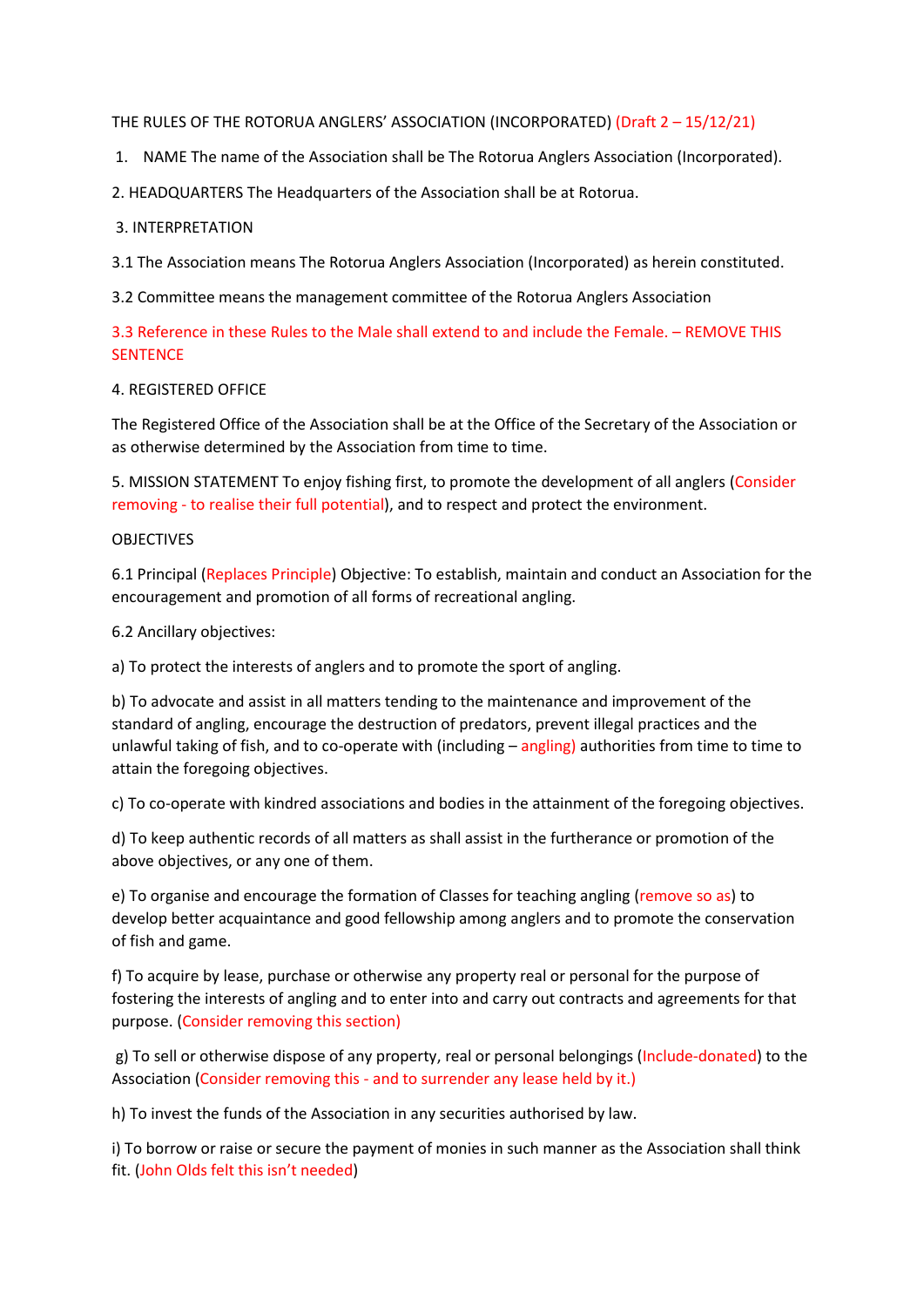j) To affiliate with other organisations and send delegates as required.

k) To advance such monies as the Association shall think fit to member clubs or other interested organisations.

l) To encourage the tourist industry in New Zealand with (remove particular) reference to angling within New Zealand waters.

m) To encourage (the policy of keeping New Zealand "Green". – replaced by) the continued development of a high-quality aquatic environment and its surrounds.

n) To take over the assets and liabilities of the unincorporated body known as the Rotorua Anglers Association. (Is this needed?)

o) To do all such other matters and things as are incidental or conducive to the attainment of the above objects or any one of them. (Is this needed?)

7. MEMBERSHIP

7.1 ORDINARY MEMBERS shall be all adult financial members of the Association. Ordinary members shall be permitted to hold office in the Association and to vote at any meeting of the Association.

7.2 JUNIOR MEMBERS shall be less than seventeen years of age on (change from at) 30 June of the year just completed (Consider removing this - or be full time at school). Junior members shall have all the rights and privileges to the Association's social activities and may be permitted to hold office in the Association and to vote at any meeting of the Association.

7.3 HONORARY MEMBERS may be elected at any General Meeting of the Association. Honorary members shall have the same rights and privileges to the Association's social activities as Ordinary members of the Association but shall not be permitted to hold office in the Association or to vote at any meeting of the Association.

7.4 LIFE MEMBERS. The Committee may upon a unanimous vote to that effect, followed by a resolution of a General Meeting of the Association, confirming the same, elect any member who may have done exceptional service to the Association a Life Member, whereupon such member shall from the time of his election be a Life Member of the Association without liability for annual subscription or otherwise. All nominations for Life Membership shall have a proposer and seconder and be accompanied by a written resume stating services rendered and supporting reasons for the nomination. A Life Member shall be entitled to retain all the rights and privileges of an Ordinary Member including the right to hold office in the Association and to vote at any meeting of the Association.

7.5 SOCIAL MEMBERS shall have the same rights and privileges to the Association's social activities as Ordinary Members of the Association but shall not be permitted to hold office in the Association or to vote at any meeting of the Association.

7.6 ASSOCIATE MEMBERS. The committee may upon a unanimous vote accept members of other selected fishing clubs or other organisations as Associate Members, on a reciprocal basis. Associate members shall have the same rights and privileges to the Association's social activities as Ordinary Members of the Association but shall not be permitted to hold office in the Association or to vote at any meeting of the Association.

7.7 A REGISTER of all members shall be kept and shall be conclusive as to the rights and privileges and the right to vote at any meeting of the Association.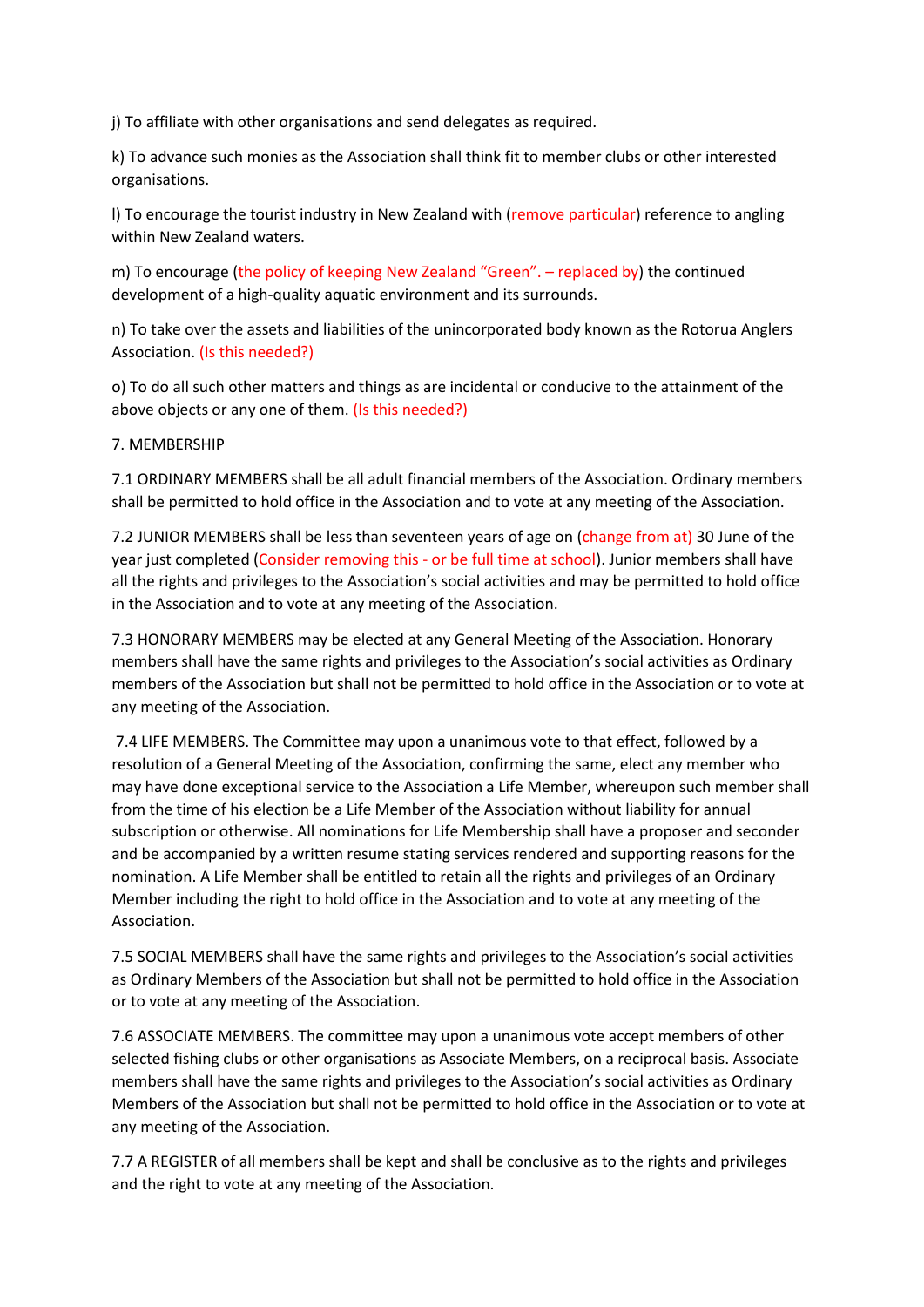### 7.8 CESSATION OF MEMBERSHIP

7.8 a) Any member may at any time resign their (replaces with his) membership of the Association upon giving notice in writing to the Secretary to that effect and at the same time paying all subscriptions and other monies due and payable by them up to the date of receipt of such notice by the Secretary.

7.8 b) If any member shall not abide by the (consider removing - Constitution and) Rules of the Association or shall be convicted of any offence under The Fresh Water Fishing Regulations, as determined by Fish and Game New Zealand, or any subsequent relevant amendments or any regulations thereunder, or (shall – replaced by does) not comply with or (shall – replaced by refuses) to comply with or adhere to any resolution, Agreement or Contract that may be passed, adopted or entered into by the Association, such member may be asked to resign by a formally constituted resolution of the Committee, and in the event of such member refusing or neglecting to resign they (replaces he) may be expelled from the Association by similar resolution. Such member shall have a right of appeal against such expulsion to a Special General Meeting of members called for such purpose and a bare majority vote of members present at such Meeting shall be binding on such member and on the Association. The member shall give notice of any such appeal within fourteen days after receipt of notice of the expelling resolution.

7.8 c) Any member whose Subscription is unpaid after the due date specified in clause 8 shall cease to be a member of the Association and shall be struck off the Roll by the Committee, provided that, in the absolute discretion of the Committee, such member's name may be restored to the Roll at any time upon payment of all arrears of Subscription and other monies due by such member at the time of such restoration. Any monies due by such member at the date of them (replaces his) being struck off the Roll shall be recoverable by the Association not withstanding such striking off.

8. SUBSCRIPTION The Annual Subscription shall be determined at the Annual General Meeting of the Association for the following year. An account for the subscription shall be sent by the (Secretary – replaced by Treasurer) to all members and shall be paid within one month of the beginning of the financial year or within such further time as the Committee shall appoint. New members joining the Association after the last day of December in each year shall pay a subscription of 50% of the relevant subscription. New members joining the Association after 30 April in each year shall pay a full year's subscription and shall have that subscription payment credited to the following financial year.

9. FINANCIAL YEAR The financial year of the Association shall commence on the first day of July in each year and shall end on the last day of June in the following year.

### 10. OFFICERS AND MANAGEMENT

10.1 The Officers of the Association shall consist of a Patron, a President, the Immediate Past President, a Secretary, a Treasurer, and a minimum of three committee members. A quorum of those attending a committee meeting is set at five to enable ongoing functioning of the committee. In the event of no suitable candidates available for either the Secretary or Treasurer positions one person may jointly hold the offices of both Secretary and Treasurer. An Honorary Solicitor and an Independent Accountant are to be appointed. If insufficient members are elected to the committee at the Annual General Meeting the Committee shall have the power to co-opt no more than three persons who shall be members of the Association. Should any member of the Committee resign their position or cease to be a member of the Association during their term of office or fail to attend three consecutive duly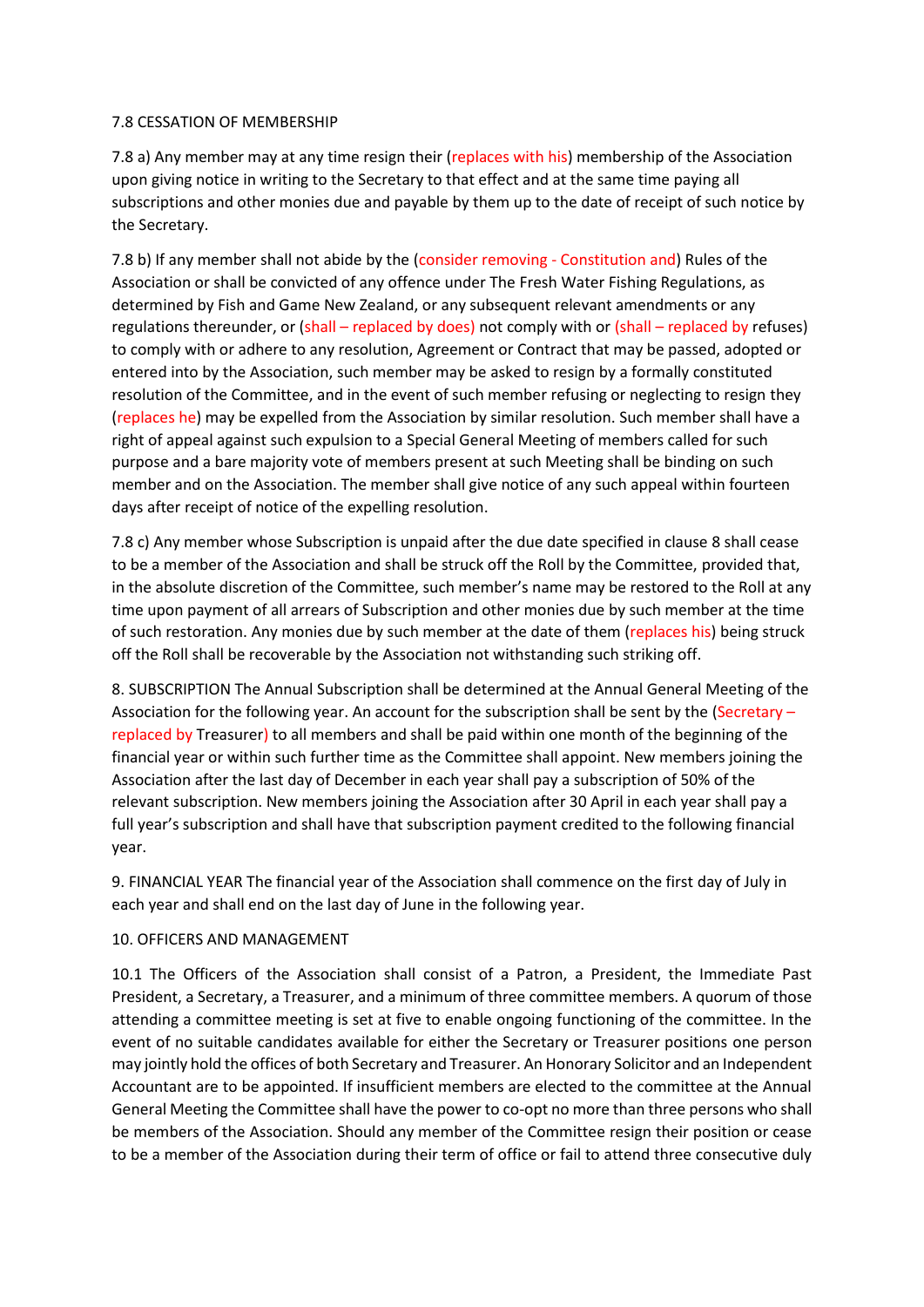convened meetings without being granted leave of absence, the Committee shall be empowered to replace such member without reference to a General Meeting.

10.2 The general affairs of the Association shall be managed by a committee which from time to time, make such bylaws and regulations consistent with the general rules as it may think necessary or expedient for the wellbeing of the Association, and its regulations and decisions on all questions shall be binding until set aside by a Special General Meeting of the Association called for the purpose to be assembled as hereinafter directed.

10.1 The Officers of the Association shall consist of a Patron, a President, the Immediate Past President, a Vice-President, a Secretary, a Treasurer, a Club Captain, an Honorary Solicitor and an Independent Accountant, provided that one person may hold the offices of Secretary and Treasurer. In the event that the Immediate Past President is unable to fill the position, then a second Vice President may be elected. The Officers (except the Immediate Past President) shall be elected at the Annual General Meeting of the Association. In the event that there are no suitable candidates available for election at the meeting to the position of Secretary and Treasurer or Secretary-Treasurer the Committee shall have power to appoint a Secretary and Treasurer or Secretary-Treasurer.

10.2 The general affairs of the Association shall be managed by a Committee who shall from time to time, make such bylaws and regulations consistent with the general rules as it may think necessary or expedient for the well being of the Association, and its regulations and decisions on all questions shall be binding until set aside by a Special General Meeting of the Association called for the purpose to be assembled as hereinafter directed. The Committee shall comprise the President, Immediate Past President, Vice-President (or Vice-Presidents if there be two), Club Captain, Secretary and Treasurer and a minimum of four ordinary committee members elected at the Annual General Meeting. If insufficient members are elected to the committee at the Annual General Meeting the Committee shall have power to co-opt no more than three persons who shall be members of the Association. Should any member of the Committee resign his office, or cease to be a member of the Association during his term of office, or fail to attend three consecutive duly convened meetings without being granted leave of absence, the Committee shall be empowered to replace such member without reference to a General Meeting. (The red 10.1 and 10.2 are replaced by the corresponding sections above)

### 10.3 Election of Officers and the Committee

All Officers and the Committee of the Association except that of the Patron and Immediate Past President shall be elected either unopposed or by ballot at the Annual General Meeting of the Association when nominations to such positions be called for by the President. **The elected executive members (President, Secretary and Treasurer) must have been members of the Association for at least twelve months at the time of nomination**. Both the nominee and the person making the nomination shall be financial members at the time of nomination. Evidence shall be produced from the nominee of their acceptance of the nomination. In the event of a tie, election shall be decided by lot. Nomination forms for the executive positions and the committee are to be completed in full 14 days prior to the Annual General Meeting. However, if insufficient nominations are received nominations can be called for from the floor during the election of officers segment of the Annual General Meeting. – added 15/12/21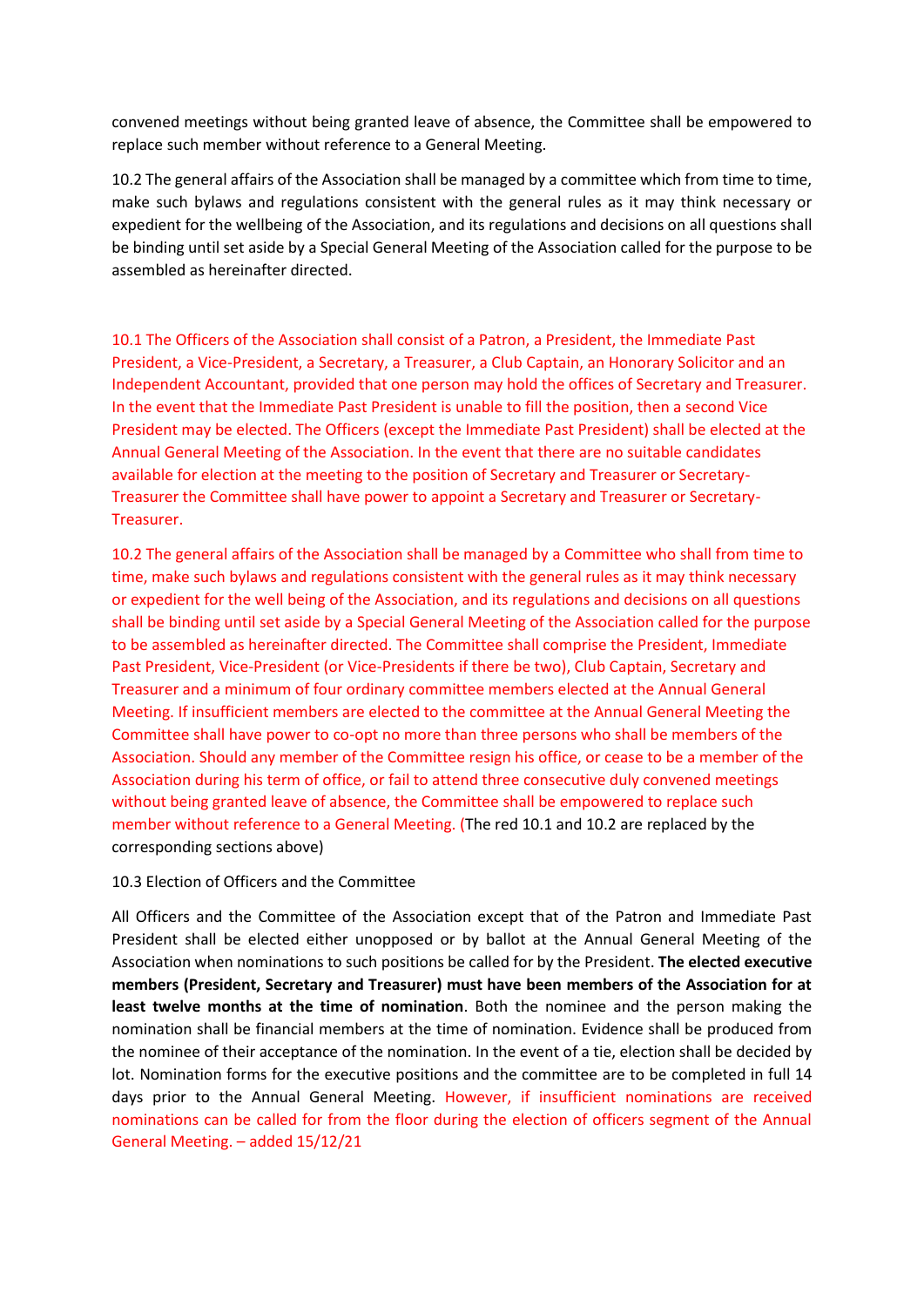10.4 The Secretary shall convene and attend all meetings of the Association and carry out such other duties as required by the Committee.

10.5 The Treasurer shall submit to the Annual General meeting a Statement of Accounts and Balance Sheet for the past financial year ended on 30 June prepared by an Independent Accountant who is not a member of the Committee. The Treasurer and/or Secretary shall collect subscriptions and bank all monies received by or on behalf of the Association in such Bank Account or Accounts as the Committee shall determine. Unless previously authorized by the Committee no sum shall be paid on account of the Association until the same has been approved by the Committee and such approval shall be entered in the Minutes of the proceedings of the Committee.

10.6 The Committee shall from time to time appoint the Treasurer and two other committee members as signatories to the bank account. All electronic transfer of monies (replaces cheques) on the bank account shall be signed by any two of these persons.

10.6 i Automatic Transactions. Automatic transactions paid through the Association's bank account shall be approved by the Committee prior to such payments being made.

10.7 It shall be the duty of the Treasurer to submit the books of the Association to an Independent Accountant appointed by the Committee for the preparation of the financial accounts for the Annual General meeting.

10.7 The Committee may from time to time determine terms and remuneration (if any) of the Secretary and Treasurer.

### 11. MEETINGS

### 11.1 Annual General Meeting:

The Annual General Meeting of the Association shall be held during the month of either August or September in each year. At such meeting the Report of the outgoing (Committee – replaced by President), the Treasurer's Report and the Balance Sheet shall be received and shall be given in the same manner as notice is given for the Annual General Meeting. Fifteen members personally present shall form a quorum for the meeting. At least 30 days' notice of the meeting must be sent in writing (which may be by email) to all members. The notice shall set out: the date, time, and venue for the meeting the closing date/s for proposed motions and other items of business to be submitted to the Secretary At least 10 days prior to the meeting the Agenda must be sent in writing (which may be by email) to all Members. The agenda shall set out: all items of business the proposed motion or motions that have been properly submitted for consideration including any motion or motions proposing to alter these Rules.

### 11.2 Special General Meetings:

The Secretary must call a Special General Meeting (SGM) upon a written request from the Committee or Ten (10) or more Members. The written request for the meeting must state the purpose for which the meeting is requested. The meeting must only deal with the business for which the meeting is requested. Fifteen members personally present shall form a quorum for the meeting. At least thirty (30) days written notice of the meeting must be given in writing (which may be by email) to all Members. The notice shall set out: the date, time, and venue for the meeting the proposed motion or motions that have been properly submitted for consideration including any motion or motions proposing to alter these Rules.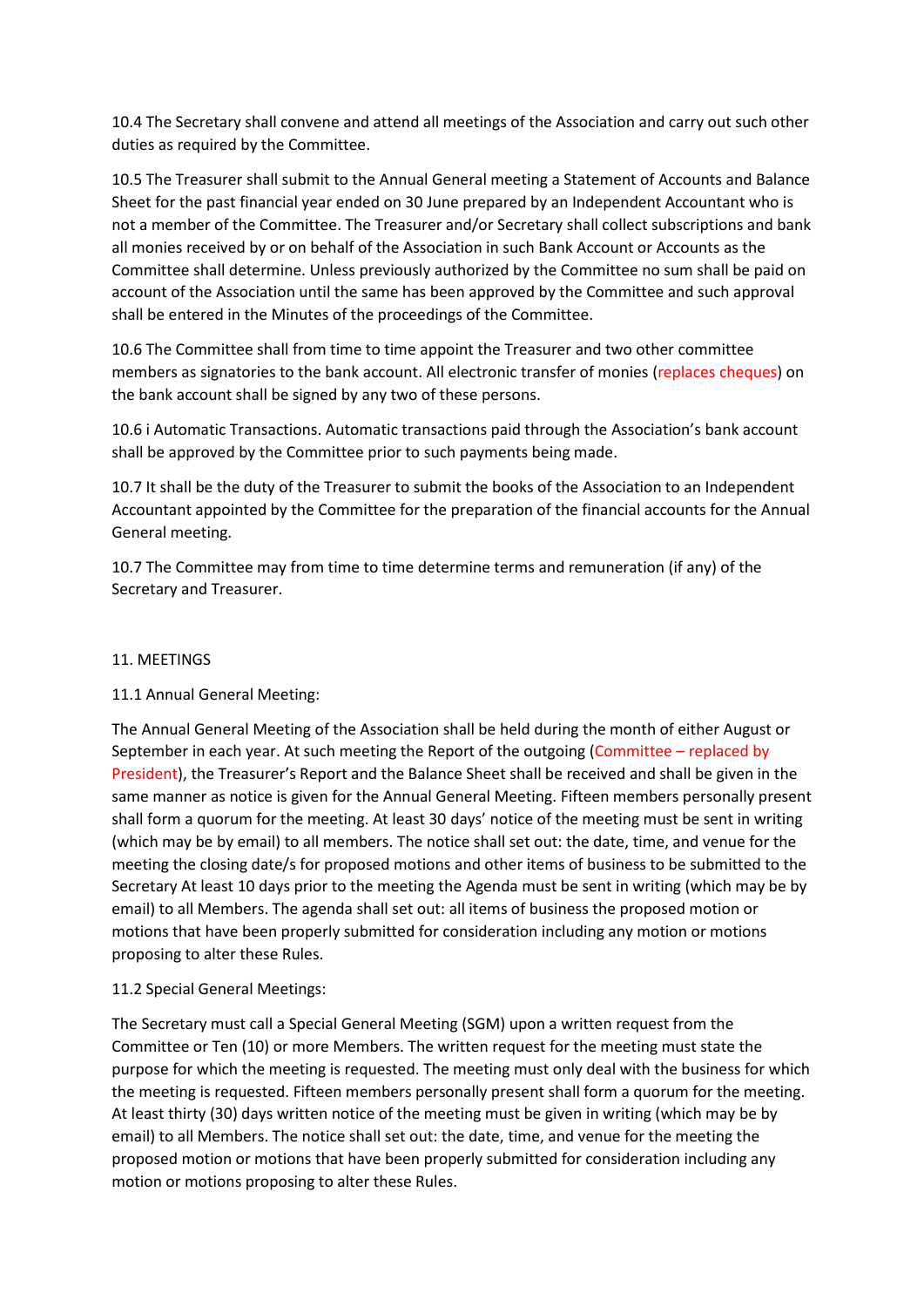11.3 Committee Meetings: The Committee shall meet at least once in every month or at such times as may be necessary for the transaction of the business of the Association. The President (replaces Chairman) or any two members of the Committee shall have the power to instruct the Secretary to call a meeting of the Committee, of which not less than twenty-four hours' notice shall be given to members thereof. The Committee shall have the power to appoint Sub-Committees in such manner as it may think fit. Five members of the Committee personally present shall form a quorum at Meetings of the Committee. In the event a Committee meeting fails to attract a quorum, any urgent motion(s) may be voted on by a phone or email conference vote of a majority of Committee members, conducted by the President or Secretary, as soon as practicable after the meeting. This vote must be documented and ratified and minuted at the next following ordinary Committee meeting.

12. ELECTION OF OFFICERS AND COMMITTEE All Officers and the Committee of the Association except that of Immediate Past President shall be elected either unopposed or by ballot at the Annual General Meeting of the Association when nomination to such offices shall be called by the Chairman. Both the nominee and the person making the nomination shall be financial members of the Association at the time of nomination. Evidence shall be produced from the nominee of his acceptance of the nomination. In the event of a tie, election shall be decided by lot. (To be removed - Incorporated into Section 10)

# 12. PROCEEDINGS AT GENERAL AND COMMITTEE MEETINGS

12.1 At all Meetings the President shall preside and in their (replaces his) absence either the (remove -Vice-President), Immediate Past President; and in the absence of the President and the (remove - Vice-President/s and) Immediate Past President the members present shall choose a Chair. At such meetings, a resolution shall be declared carried if passed by a majority of the members present. The Chair of the meeting shall have a deliberative as well as a casting vote. No member shall be entitled to vote unless their (replaces his) subscription is paid or unless the period of grace allowed therefore shall not have expired.

12.2 All matters discussed at any meeting shall be decided by a bare majority vote of the members present in person. All voting shall be given by open votes in such manner as the Chair of the meeting shall decide.

12.3 Proxies. Any financial member may, in writing (which may be by email) to the Secretary, appoint a proxy to attend any General Meetings of the Association on their behalf. Such proxy shall be a current financial member of the Association. Notices of appointment of proxies shall be in the hands of the Secretary at least seven days prior to the commencement of the meeting at which they are to be used; otherwise, the proxies shall not be entitled to vote.

13. POWER TO BORROW MONEY The Association may by resolution approved by a majority of two thirds of the members personally present at a Special General Meeting convened for the purpose or at the Annual General Meeting provided notice shall have been given in the manner required for Special General Meetings borrow money with or without security and in particular upon Bonds, Bills, Promissory Notices or other obligations or securities of the Association or upon its property and effects or any part thereof or in such manner as the Association shall think fit. For such purposes the Association may make, accept, endorse, and execute Promissory Notes, Bills of Exchange or other negotiable instruments and execute any mortgage or charge upon the property of the Association or any part thereof.